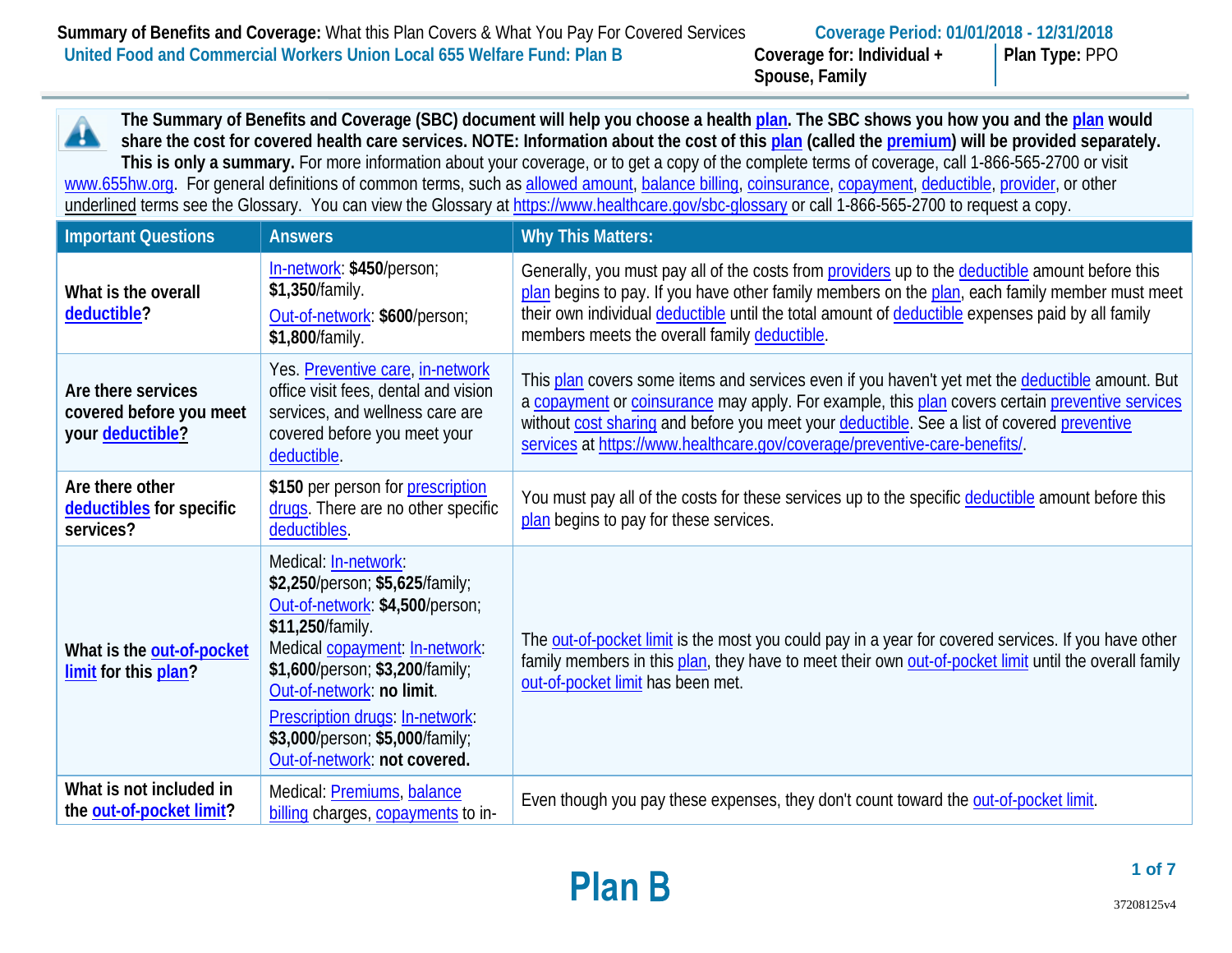| Important Questions                                 | <b>Answers</b>                                                                                   | <b>Why This Matters:</b>                                                                                                                                                                                                                                                                                                                                                                                                                                                        |
|-----------------------------------------------------|--------------------------------------------------------------------------------------------------|---------------------------------------------------------------------------------------------------------------------------------------------------------------------------------------------------------------------------------------------------------------------------------------------------------------------------------------------------------------------------------------------------------------------------------------------------------------------------------|
|                                                     | network physicians, and health<br>care this plan doesn't cover.<br>Prescription drugs: Premiums, |                                                                                                                                                                                                                                                                                                                                                                                                                                                                                 |
|                                                     | balance billing charges, medical<br>benefits, and health care this plan<br>doesn't cover.        |                                                                                                                                                                                                                                                                                                                                                                                                                                                                                 |
| Will you pay less if you<br>use a network provider? | Yes. See www.655hw.org or call<br>1-866-565-2700 for a list of<br>network providers.             | This plan uses a provider network. You will pay less if you use a provider in the plan's network.<br>You will pay the most if you use an out-of-network-provider, and you might receive a bill from a<br>provider for the difference between the provider's charge and what your plan pays (balance<br>billing). Be aware your network provider might use an out-of-network-provider for some services<br>(such as lab work). Check with your provider before you get services. |
| Do you need a referral to<br>see a specialist?      | No.                                                                                              | You can see the specialist you choose without a referral.                                                                                                                                                                                                                                                                                                                                                                                                                       |

All **[copayment](https://www.healthcare.gov/sbc-glossary/#copayment)** and **[coinsurance](https://www.healthcare.gov/sbc-glossary/#coinsurance)** costs shown in this chart are after your **[deductible](https://www.healthcare.gov/sbc-glossary/#deductible)** has been met, if a **[deductible](https://www.healthcare.gov/sbc-glossary/#deductible)** applies. A

| <b>What You Will Pay</b><br>Common                           |                                                                                       | Limitations, Exceptions*, & Other Important                                                                     |                                                                                                                                                                      |                                                              |
|--------------------------------------------------------------|---------------------------------------------------------------------------------------|-----------------------------------------------------------------------------------------------------------------|----------------------------------------------------------------------------------------------------------------------------------------------------------------------|--------------------------------------------------------------|
| <b>Medical Event</b>                                         | Services You May Need                                                                 | Network Provider<br>(You will pay the least)                                                                    | <b>Out-of-Network Provider</b><br>(You will pay the most)                                                                                                            | <b>Information</b>                                           |
|                                                              | Primary care visit to treat an<br>injury or illness                                   | \$15 copay; deductible<br>does not apply                                                                        | 40% coinsurance                                                                                                                                                      | None.                                                        |
| If you visit a health<br>care provider's office<br>or clinic | <b>Specialist visit</b>                                                               | $$20$ copay; \$20 copay +<br>25% coinsurance for<br>chiropractic office visits;<br>deductible does not<br>apply | 40% coinsurance; \$20<br>copay + 40% coinsurance<br>for chiropractic office visits                                                                                   | Chiropractic office visits limited to 20<br>visits/year.     |
|                                                              | Preventive care/screening/<br>No charge; deductible<br>does not apply<br>immunization | 40% coinsurance                                                                                                 | You may have to pay for services that aren't<br>preventive. Ask your provider if the services<br>you need are preventive. Then check what<br>your plan will pay for. |                                                              |
| If you have a test                                           | Diagnostic test (x-ray, blood<br>work)                                                | 25% coinsurance                                                                                                 | 40% coinsurance                                                                                                                                                      | Chiropractic x-rays and labs limited to one set<br>per year. |
|                                                              | Imaging (CT/PET scans, MRIs)                                                          | 25% coinsurance                                                                                                 | 40% coinsurance                                                                                                                                                      | None.                                                        |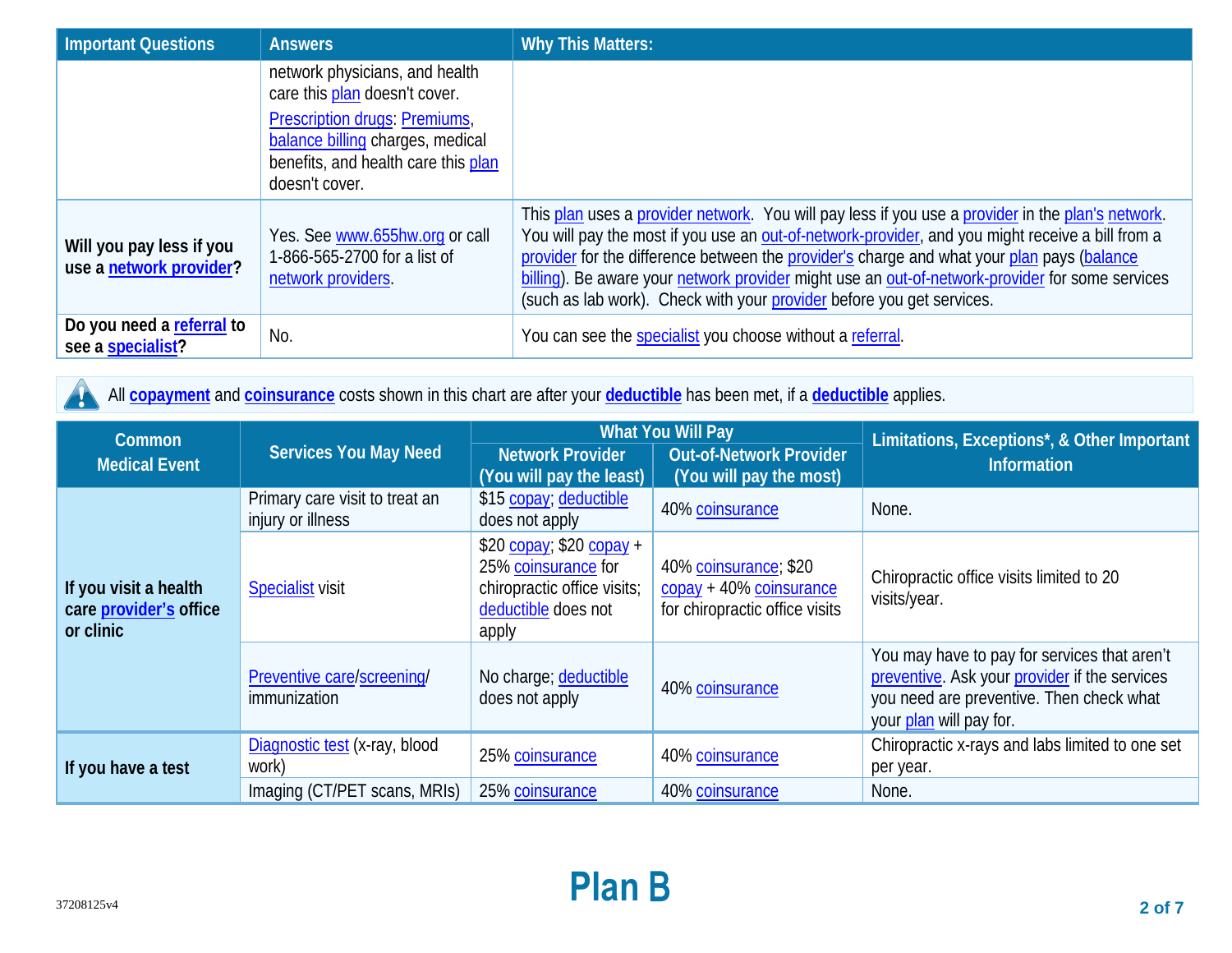| Common                                                                                                                                                                            |                                                   | <b>What You Will Pay</b>                                                                                                                                                                                                                       |                                | Limitations, Exceptions*, & Other Important                                                                                                                                                                                                                                                                                                                                                                                                                                                                                                |  |
|-----------------------------------------------------------------------------------------------------------------------------------------------------------------------------------|---------------------------------------------------|------------------------------------------------------------------------------------------------------------------------------------------------------------------------------------------------------------------------------------------------|--------------------------------|--------------------------------------------------------------------------------------------------------------------------------------------------------------------------------------------------------------------------------------------------------------------------------------------------------------------------------------------------------------------------------------------------------------------------------------------------------------------------------------------------------------------------------------------|--|
| <b>Medical Event</b>                                                                                                                                                              | <b>Services You May Need</b>                      | <b>Network Provider</b>                                                                                                                                                                                                                        | <b>Out-of-Network Provider</b> | <b>Information</b>                                                                                                                                                                                                                                                                                                                                                                                                                                                                                                                         |  |
|                                                                                                                                                                                   |                                                   | (You will pay the least)                                                                                                                                                                                                                       | (You will pay the most)        |                                                                                                                                                                                                                                                                                                                                                                                                                                                                                                                                            |  |
| If you need drugs to<br>treat your illness or<br>condition<br>More information about<br>prescription drug<br>coverage is available at<br>www.655hw.org.<br>If you have outpatient | Generic drugs                                     | Retail: Greater of 15%<br>coinsurance or \$10<br>copay (\$45 maximum<br>$\overline{copy}$<br>Mail Order: Greater of<br>10% coinsurance or \$20<br>copay (\$135 maximum<br>$\cos(2\theta)$                                                      | Not covered                    | Covers up to a 30-day supply (retail); 31-90<br>day supply (mail order).<br>You may also fill your maintenance<br>prescriptions (up to a 90-day supply) at all<br>Schnucks, Dierbergs, Shop n' Save and<br>Kroger stores that have pharmacies. You<br>must have filled at least one 30-day supply of<br>the prescription at retail before you are eligible<br>to fill the 90-day supply. Mail order copays will<br>apply. Specialty drugs are payable as<br>preferred brand drugs. Preauthorization of<br>specialty drugs may be required. |  |
|                                                                                                                                                                                   | Preferred brand and specialty<br>drugs            | Retail: Greater of 25%<br>coinsurance or \$20<br>copay (\$90 maximum<br>$\cos(2\theta)$<br>Mail Order: Greater of<br>25% coinsurance or \$40<br>copay (\$270 maximum<br>copay)                                                                 | Not covered                    |                                                                                                                                                                                                                                                                                                                                                                                                                                                                                                                                            |  |
|                                                                                                                                                                                   | Non-preferred brand drugs                         | Retail: Greater of 25%<br>of generic cost or \$20<br>$copy + difference$<br>between brand name<br>and generic price<br>Mail Order: Greater of<br>25% of generic cost or<br>$$40$ copay + difference<br>between brand name<br>and generic price | Not covered                    |                                                                                                                                                                                                                                                                                                                                                                                                                                                                                                                                            |  |
|                                                                                                                                                                                   | Facility fee (e.g., ambulatory<br>surgery center) | 25% coinsurance                                                                                                                                                                                                                                | 40% coinsurance                | Out-of-network free standing surgical centers<br>not covered.                                                                                                                                                                                                                                                                                                                                                                                                                                                                              |  |
| surgery                                                                                                                                                                           | Physician/surgeon fees                            | 25% coinsurance                                                                                                                                                                                                                                | 40% coinsurance                | Preauthorization is required for in-network and<br>out-of-network outpatient surgery. Failure to                                                                                                                                                                                                                                                                                                                                                                                                                                           |  |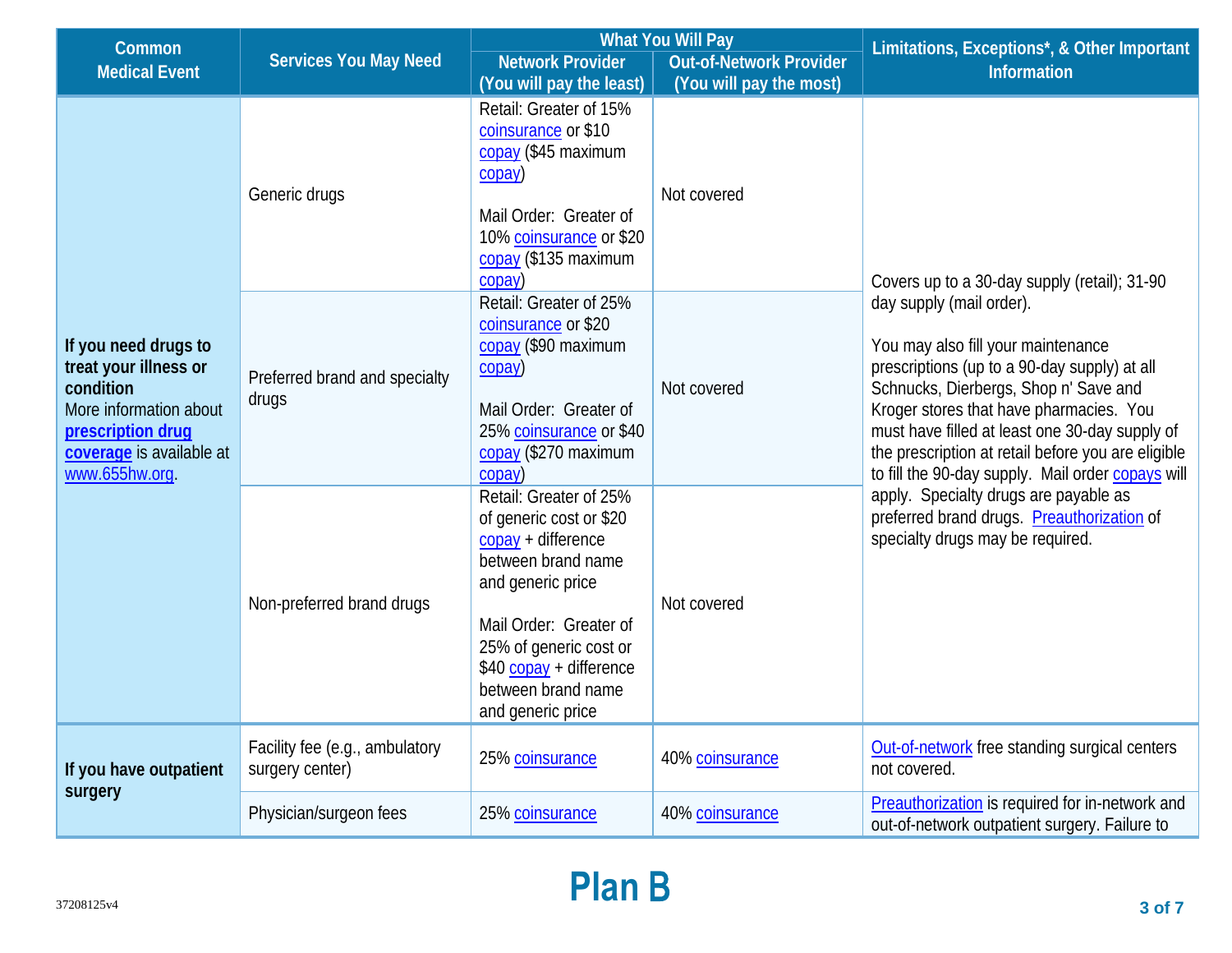| Common                                                           |                                              | <b>What You Will Pay</b>                                                                                         |                                                               | Limitations, Exceptions*, & Other Important                                                                                                                                                                                                               |  |
|------------------------------------------------------------------|----------------------------------------------|------------------------------------------------------------------------------------------------------------------|---------------------------------------------------------------|-----------------------------------------------------------------------------------------------------------------------------------------------------------------------------------------------------------------------------------------------------------|--|
| <b>Medical Event</b>                                             | <b>Services You May Need</b>                 | <b>Network Provider</b>                                                                                          | <b>Out-of-Network Provider</b>                                | <b>Information</b>                                                                                                                                                                                                                                        |  |
|                                                                  |                                              | (You will pay the least)                                                                                         | (You will pay the most)                                       |                                                                                                                                                                                                                                                           |  |
|                                                                  |                                              |                                                                                                                  |                                                               | preauthorize may result in you paying the full<br>cost of services that are not covered.                                                                                                                                                                  |  |
|                                                                  | <b>Emergency room care</b>                   | 25% coinsurance +<br>\$200 copay                                                                                 | 25% coinsurance $+$ \$200<br>copay                            | Copay waived if admitted.                                                                                                                                                                                                                                 |  |
| If you need immediate<br>medical attention                       | <b>Emergency medical</b><br>transportation   | 25% coinsurance                                                                                                  | 25% coinsurance                                               |                                                                                                                                                                                                                                                           |  |
|                                                                  | <b>Urgent care</b>                           | 25% coinsurance + \$50<br>copay; deductible does<br>not apply                                                    | 40% coinsurance + \$50<br>copay; deductible does not<br>apply | None.                                                                                                                                                                                                                                                     |  |
| If you have a hospital<br>stay                                   | Facility fee (e.g., hospital room)           | 25% coinsurance                                                                                                  | 40% coinsurance                                               | Preauthorization is required for nonemergency<br>admissions. Failure to preauthorize may result<br>in you paying the full cost of services that are<br>not covered.                                                                                       |  |
|                                                                  | Physician/surgeon fees                       | 25% coinsurance                                                                                                  | 40% coinsurance                                               | None.                                                                                                                                                                                                                                                     |  |
| If you need mental<br>health, behavioral<br>health, or substance | <b>Outpatient services</b>                   | \$15 copay/office visit<br>and 25% coinsurance<br>for other outpatient<br>services; deductible<br>does not apply | 40% coinsurance                                               | Preauthorization is not required for an office<br>visit. However, preauthorization is required for<br>other outpatient services and all inpatient<br>services. Failure to preauthorize may result in<br>you paying the full cost of services that are not |  |
| abuse services                                                   | Inpatient services                           | 25% coinsurance                                                                                                  | 40% coinsurance                                               | covered. Please refer to your insurance card<br>for information regarding out-of-network<br>providers and obtaining preauthorization.                                                                                                                     |  |
|                                                                  | Office visits                                | \$15 copay; deductible<br>does not apply                                                                         | 40% coinsurance                                               | Cost sharing does not apply to certain                                                                                                                                                                                                                    |  |
|                                                                  | Childbirth/delivery professional<br>services | 25% coinsurance                                                                                                  | 40% coinsurance                                               | preventive services. Depending on the type of<br>services, coinsurance may apply. Maternity                                                                                                                                                               |  |
| If you are pregnant                                              | Childbirth/delivery facility<br>services     | 25% coinsurance                                                                                                  | 40% coinsurance                                               | care may include tests and services described<br>elsewhere in the SBC (i.e. ultrasound).<br>Dependent child pregnancy is excluded,<br>except for mandated preventive care services.                                                                       |  |
|                                                                  | Home health care                             | 25% coinsurance                                                                                                  | 40% coinsurance                                               | Maximum 40 visits per 12 month period.                                                                                                                                                                                                                    |  |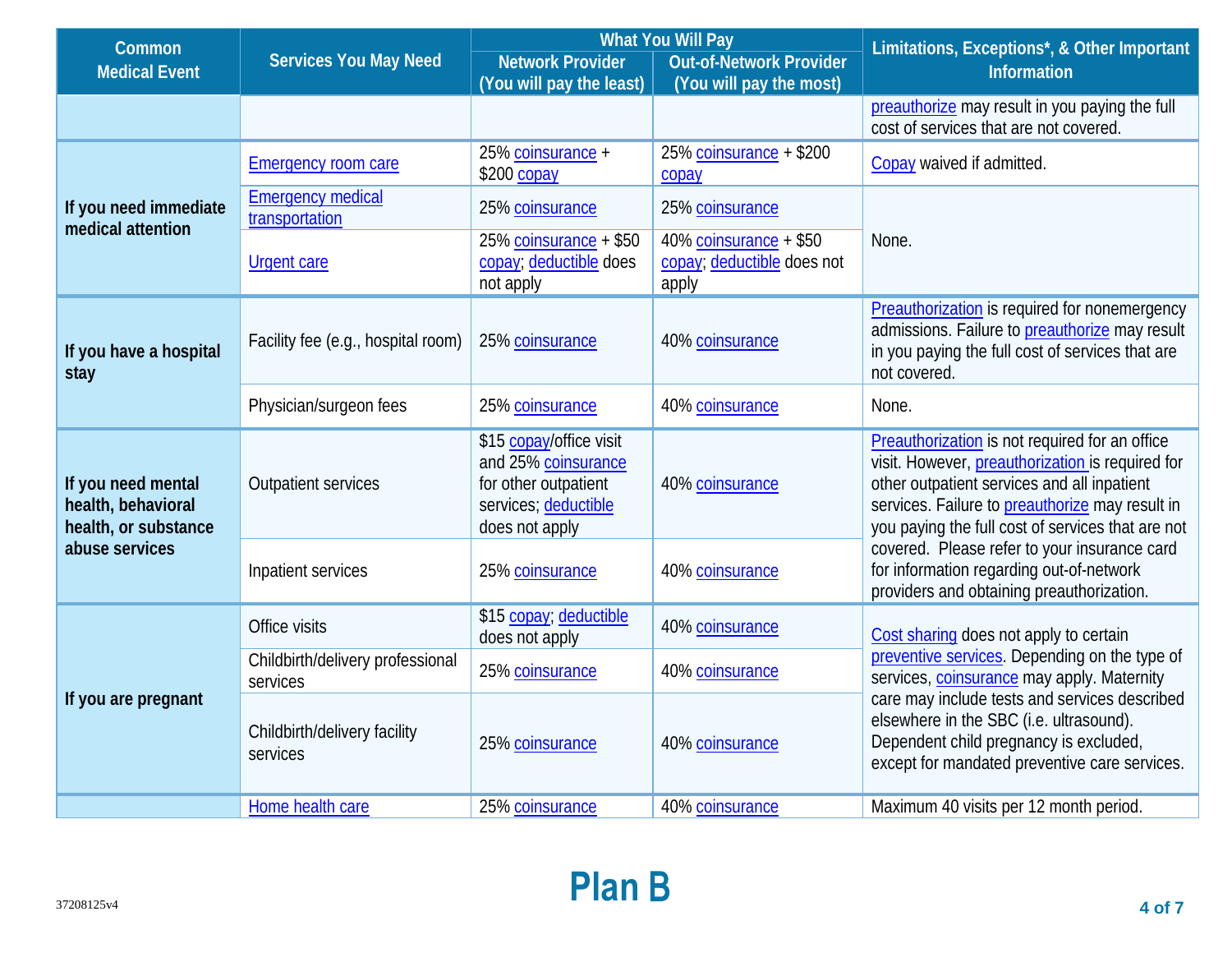| Common                                                                  |                                                             | <b>What You Will Pay</b>                                                                                       |                                 | Limitations, Exceptions*, & Other Important                                                                                                                                                                                                                                                                                       |
|-------------------------------------------------------------------------|-------------------------------------------------------------|----------------------------------------------------------------------------------------------------------------|---------------------------------|-----------------------------------------------------------------------------------------------------------------------------------------------------------------------------------------------------------------------------------------------------------------------------------------------------------------------------------|
| <b>Medical Event</b>                                                    | <b>Services You May Need</b>                                | <b>Network Provider</b>                                                                                        | <b>Out-of-Network Provider</b>  | <b>Information</b>                                                                                                                                                                                                                                                                                                                |
|                                                                         |                                                             | (You will pay the least)                                                                                       | (You will pay the most)         |                                                                                                                                                                                                                                                                                                                                   |
|                                                                         | Rehabilitation services and<br><b>Habilitation services</b> | 25% coinsurance + \$20<br>copay                                                                                | 40% coinsurance + \$20<br>copay | Preauthorization is required for rehabilitation<br>admissions. Failure to preauthorize may result<br>in you paying the full cost of services that are<br>not covered. Deductible does not apply to<br>physical, speech or occupational therapy visits.<br>Maximum 40 visits (combined with other<br>therapies) per calendar year. |
| If you need help<br>recovering or have<br>other special health<br>needs | <b>Skilled nursing care</b>                                 | 25% coinsurance                                                                                                | 40% coinsurance                 | Maximum 60 days per episode.<br>Preauthorization is required. Failure to<br>preauthorize may result in you paying the full<br>cost of services that are not covered.                                                                                                                                                              |
|                                                                         | Durable medical equipment                                   | 25% coinsurance                                                                                                | 40% coinsurance                 | \$1,000 maximum per piece of equipment per<br>date of service. Preauthorization is required for<br>anything over \$1,000. Wigs and prosthesis for<br>hair loss due to a medical diagnosis or<br>treatment covered by the Plan limited to \$150<br>lifetime maximum per person.                                                    |
|                                                                         | <b>Hospice services</b>                                     | 25% coinsurance                                                                                                | 40% coinsurance                 | Must be terminally ill with a life expectancy of 6<br>months or less.                                                                                                                                                                                                                                                             |
|                                                                         | Children up to age 19, eye<br>exam                          | No charge                                                                                                      | Not covered                     | Coverage limited to Unit 1 dependents only.<br>Coverage limited to one exam per year as<br>recommended by The Bright Futures/American<br>Academy of Pediatrics.                                                                                                                                                                   |
| If your child needs<br>dental or eye care                               | Children's glasses                                          | \$50 copay for lenses;<br>no charge for frames up<br>to \$130, then 100%<br>coinsurance with a 20%<br>discount | Not covered                     | Coverage limited to Unit 1 dependents only.<br>Coverage limited to one pair of glasses every<br>other year.                                                                                                                                                                                                                       |
|                                                                         | Children up to age 19, dental<br>check-up                   | No charge                                                                                                      | No charge                       | Coverage limited to Unit 1 dependents only.<br>Limit of 2 exams and 1 x-ray per year.                                                                                                                                                                                                                                             |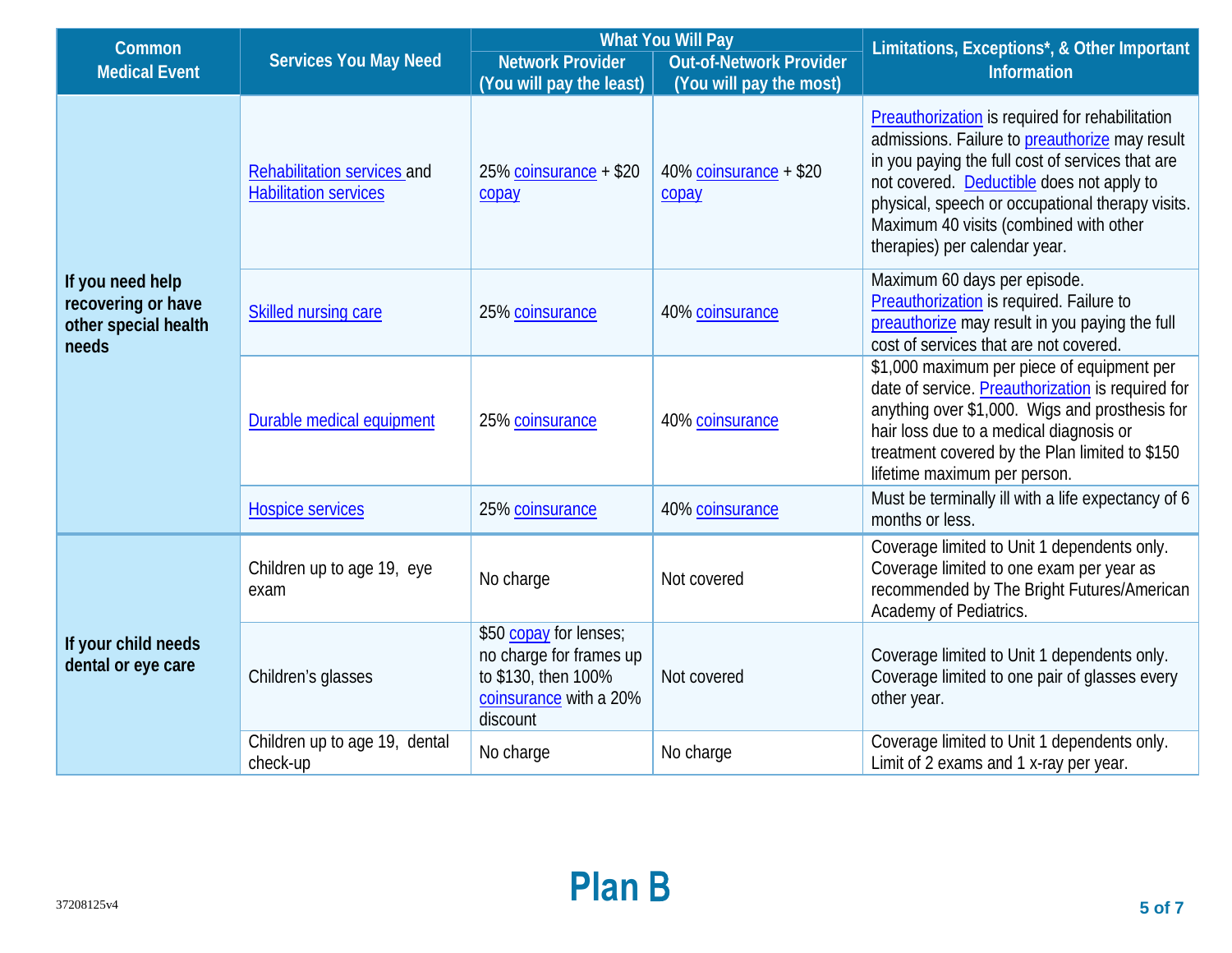| <b>Excluded Services &amp; Other Covered Services:</b>                                                                                                                                                                                                                                                                                                                                                                                                                                                                             |                                                                                                   |                                                                    |  |  |  |
|------------------------------------------------------------------------------------------------------------------------------------------------------------------------------------------------------------------------------------------------------------------------------------------------------------------------------------------------------------------------------------------------------------------------------------------------------------------------------------------------------------------------------------|---------------------------------------------------------------------------------------------------|--------------------------------------------------------------------|--|--|--|
| Services Your Plan Generally Does NOT Cover (Check your policy or plan document for more information and a list of any other excluded services.)                                                                                                                                                                                                                                                                                                                                                                                   |                                                                                                   |                                                                    |  |  |  |
| Acupuncture<br>Cosmetic surgery, unless directly related to<br>recovery from an injury or where required by law                                                                                                                                                                                                                                                                                                                                                                                                                    | Long-term care<br>$\bullet$<br>Non-emergency care when traveling outside the<br>$\bullet$<br>U.S. | Private duty nursing<br>Services rendered out-of-geographical area |  |  |  |
| Other Covered Services (Limitations may apply to these services. This isn't a complete list. Please see your plan document.)                                                                                                                                                                                                                                                                                                                                                                                                       |                                                                                                   |                                                                    |  |  |  |
| Routine eye care (adult) (1 exam every other<br>Bariatric surgery (preauthorization is required)<br>calendar year)<br>Hearing aids (maximum \$500/ear every 5 years)<br>$\bullet$<br>Chiropractic care (maximum 20 visits/yer)<br>Infertility treatment (maximum \$10,000/lifetime,<br>Routine foot care<br>$\bullet$<br>$\bullet$<br>Dental care (adult) (Unit 1 employees only,<br>not covered for dependent child)<br>Weight loss programs (preauthorization is<br>maximum \$3,000/year)<br>required, maximum \$1,500/lifetime) |                                                                                                   |                                                                    |  |  |  |

Your Rights to Continue Coverage: There are agencies that can help if you want to continue your coverage after it ends. The contact information for the Department of Labor's Employee Benefits Security Administration is 1-866-444-EBSA (3272) o[r www.dol.gov/ebsa/healthreform.](http://www.dol.gov/ebsa/healthreform) Other coverage options may be available to you too, including buying individual insurance coverage through the Health Insurance [Marketplace.](https://www.healthcare.gov/sbc-glossary/#marketplace) For more information about the [Marketplace,](https://www.healthcare.gov/sbc-glossary/#marketplace) visit [www.HealthCare.gov](http://www.healthcare.gov/) or call 1-800-318-2596.

Your Grievance and Appeals Rights: There are agencies that can help if you have a complaint against you[r plan](https://www.healthcare.gov/sbc-glossary/#plan) for a denial of a [claim.](https://www.healthcare.gov/sbc-glossary/#claim) This complaint is called a [grievance](https://www.healthcare.gov/sbc-glossary/#grievance) or [appeal.](https://www.healthcare.gov/sbc-glossary/#appeal) For more information about your rights, look at the explanation of benefits you will receive for that medica[l claim.](https://www.healthcare.gov/sbc-glossary/#claim) Your [plan](https://www.healthcare.gov/sbc-glossary/#plan) documents also provide complete information to submit a [claim,](https://www.healthcare.gov/sbc-glossary/#claim) [appeal,](https://www.healthcare.gov/sbc-glossary/#appeal) or a [grievance](https://www.healthcare.gov/sbc-glossary/#grievance) for any reason to your [plan.](https://www.healthcare.gov/sbc-glossary/#plan) For more information about your rights, this notice, or assistance, contact: the Plan at 1-866-565-2700 or Department of Labor's Employee Benefits Security Administration at 1-866-444-EBSA (3272) or [www.dol.gov/ebsa/healthreform.](http://www.dol.gov/ebsa/healthreform) Additionally, a consumer assistance program can help you file your appeal. Contact Missouri Department of Insurance, 301 West High Street, Room 830, Harry S. Truman State Office Building, Jefferson City, MO 56101, 1-800-726-7390, [www.insurance.mo.gov.](http://www.insurance.mo.gov/)

## **Does this plan provide Minimum Essential Coverage? Yes**

If you don't have [Minimum Essential Coverage](https://www.healthcare.gov/sbc-glossary/#minimum-essential-coverage) for a month, you'll have to make a payment when you file your tax return unless you qualify for an exemption from the requirement that you have health coverage for that month.

## **Does this plan meet the Minimum Value Standards? Yes**

If your [plan](https://www.healthcare.gov/sbc-glossary/#plan) doesn't meet the [Minimum Value Standards,](https://www.healthcare.gov/sbc-glossary/#minimum-value-standard) you may be eligible for a [premium tax credit](https://www.healthcare.gov/sbc-glossary/#premium-tax-credits) to help you pay for a plan through the Marketplace.

––––––––––––––––––––––*To see examples of how this [plan](https://www.healthcare.gov/sbc-glossary/#plan) might cover costs for a sample medical situation, see the next section.–––––––––––*–––––––––––